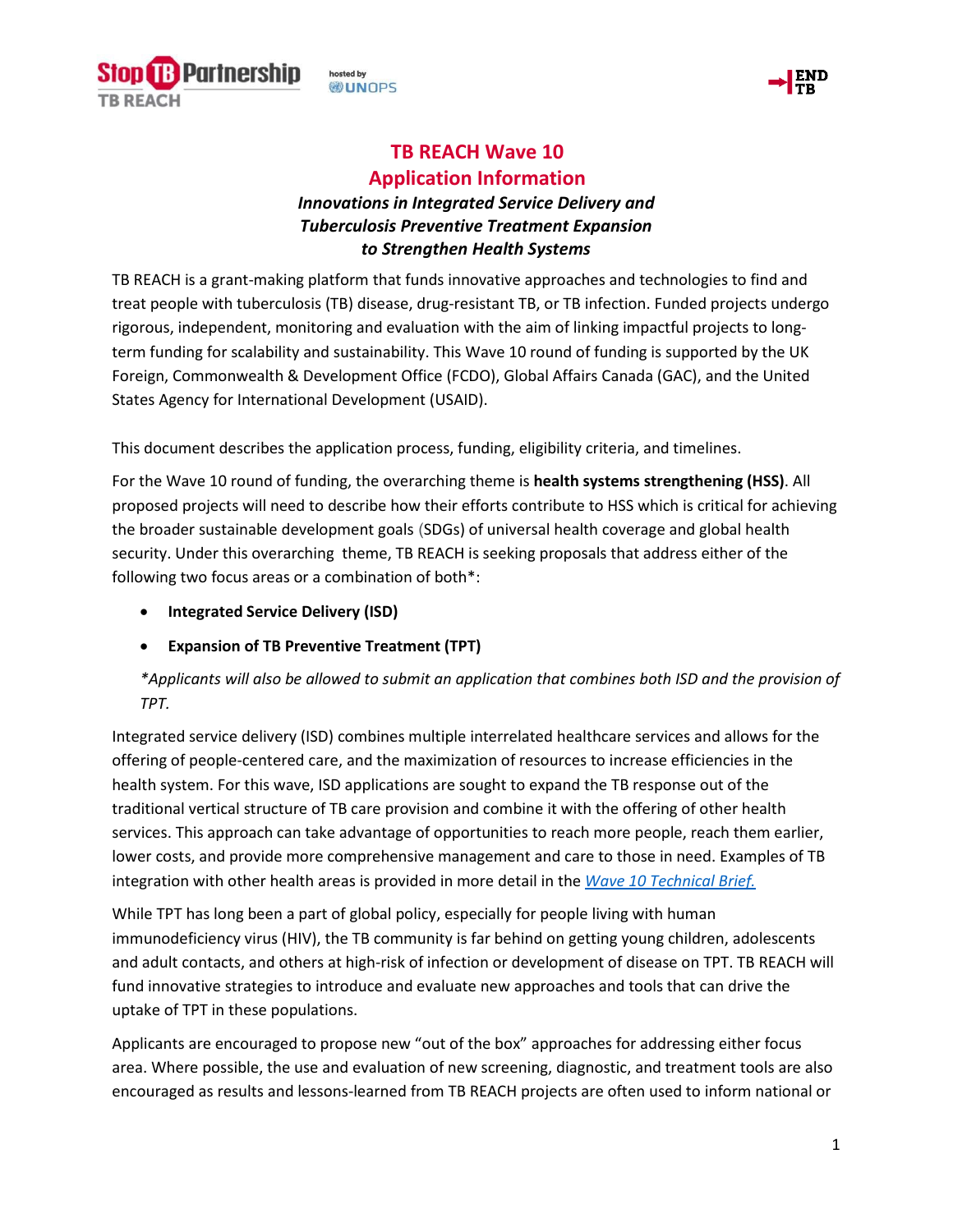



global guidance and policies.

To help ensure sustainability of projects, applicants are strongly encouraged to partner with their National TB Programs (NTP), other programs within the Ministry of Health (MOH), engage with Global Fund country coordinating mechanisms (CCMs) other donors and partners active at country level.

**For more details about HSS and the specific focus areas, refer to the [Wave 10 Technical Brief](https://www.stoptb.org/waves-of-funding/wave-10) and the [Wave 10 Logic Model Framework.](https://www.stoptb.org/waves-of-funding/wave-10)** 

#### **Application Process**

For Wave 10, TB REACH follows a two-stage application process.

The primary focus of the Stage 1 application is on the proposal concept and organizational capacity. An independent proposal review committee (PRC) will review and select the top Stage 1 applications to be invited to submit a more detailed and comprehensive Stage 2 application that will include information on plans for sustainability, implementation research, and monitoring and evaluation.

*Stage 1* will be open from March 31 to May 11, 2022 *Stage 2* will be announced to all successful applicants of Stage 1 in June 2022

All proposals must be submitted online. The online application can be found at [Wave 10 Online](https://stoptb.org/global/awards/tbreach/w10/default_S1.asp)  [Application.](https://stoptb.org/global/awards/tbreach/w10/default_S1.asp)

#### **Funding**

For Wave 10, up to **USD 600,000** can be requested for a grant.

**Very important**: Applicants submitting proposals under the ISD focus area, should ensure that detection, treatment, and care for non-TB morbidities are covered, preferably by linking to existing services and health systems or through in kind or partner support. Additional information on developing a budget can be found in the [Wave 10 Budget Instructions.](https://www.stoptb.org/waves-of-funding/wave-10)

#### **Eligibility Criteria**

#### *Eligible Countries for Implementation*

The following 40 countries are eligible for Wave 10 project implementation. This eligibility list is comprised of a combination of WHO's 30 high TB burden countries, USAID TB priority country list, and the Global Fund Strategic Initiative countries.

Afghanistan, Angola, Bangladesh, Brazil, Cambodia, Cameroon, Central African Republic, China, Congo, Democratic People's Republic of Korea, Democratic Republic of Congo, Ethiopia, Gabon, Ghana, India, Indonesia, Kenya, Kyrgyzstan, Lesotho, Liberia, Malawi, Mongolia, Mozambique, Myanmar, Namibia, Nigeria, Pakistan, Papua New Guinea, Philippines, Sierra Leone, South Africa, Tajikistan, United Republic of Tanzania, Thailand, Uganda, Ukraine\*, Uzbekistan, Viet Nam, Zambia, and Zimbabwe.

*\*Proposals addressing Ukrainian refugees with TB in neighboring countries will be accepted.*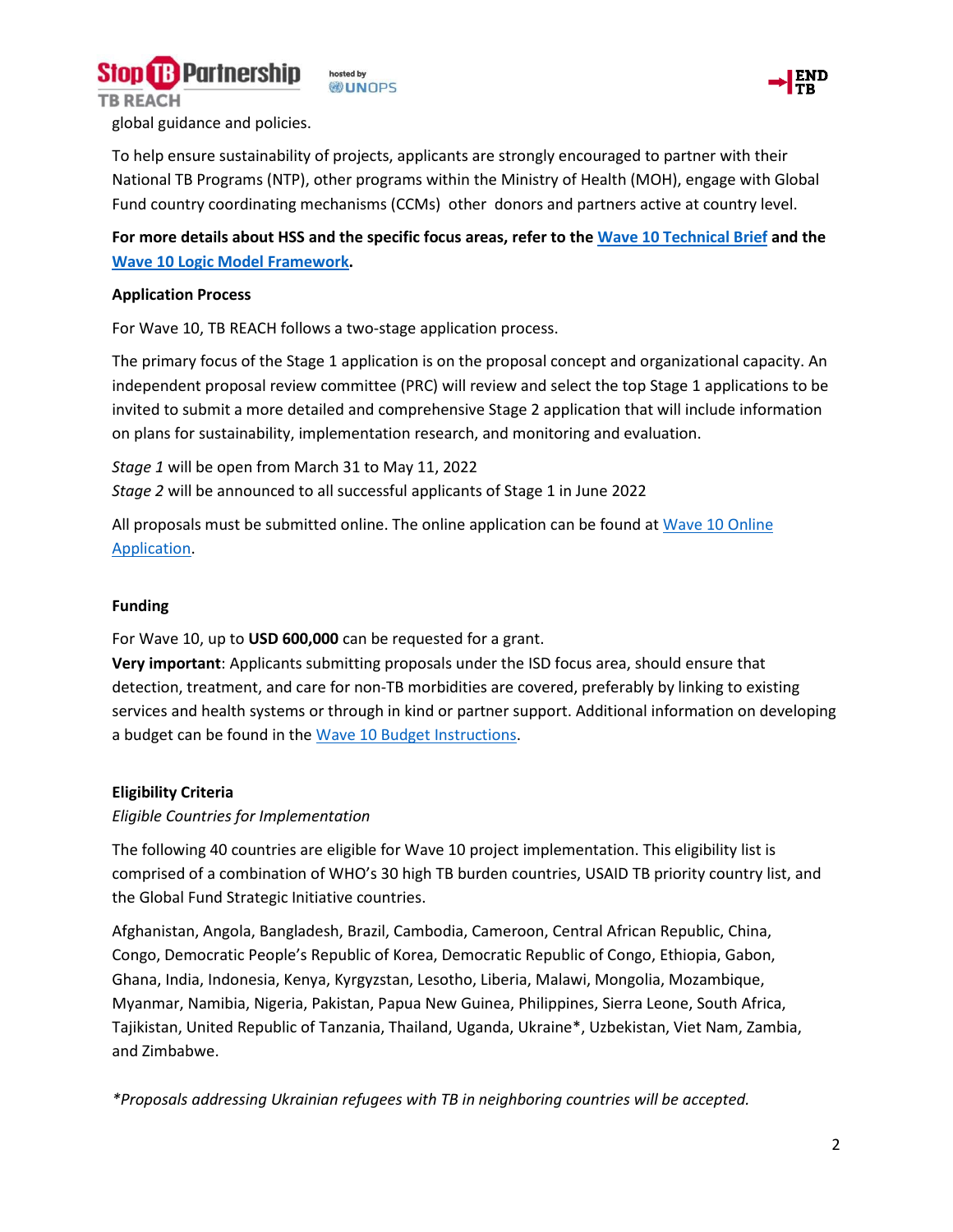





#### *Eligible Entities*

To be eligible as primary recipient (PR) of TB REACH funds, an applicant must be a non-governmental, not-for-profit organization or institution with a demonstrated presence delivering services in the country of application.

For Wave 10, a strong preference will be given to local, non-governmental organizations and institutions applying as PRs. Governmental organizations, including TB programs, are encouraged to be included as a sub-recipient (SR) for the application where appropriate. International nongovernmental organizations should demonstrate local capacity and presence in-country to carry out service delivery interventions, and the ability to sustain and scale successful interventions.

An organization may submit multiple applications, but a maximum of one grant per organization, per country will be awarded.

#### **Partner Engagement**

Wave 10 applicants should aim for sustainability if their projects are successful. This requires early and continued engagement of local and international partners and donors. Applicants need to describe their engagement plans with the following partners in their proposals.

#### *MOH/NTP and Other Government Program Engagement*

Early and continued engagement with the MOHs, NTPs, and other relevant governmental units, programs/organizations throughout the lifecycle of the project is important for promoting uptake of successful interventions. For Wave 10, applicants must describe how the NTP, and other relevant governmental entities are engaged in their project. To ensure commitment, applicants may budget for NTP or other government programs to support the projects, disseminate project progress, and coordinate efforts as part of the formal budgeting guidance.

A NTP letter of support must be submitted as part of the Stage 2 application outlining roles, responsibilities, and commitments. For all applications, the NTP must provide access to TB case notification, TPT enrollment and/or outcome data to facilitate the project's impact measurement. The NTP's, where appropriate, must also commit to providing free TB treatment drugs and TPT for all people the project diagnoses with TB disease or TB infection (if eligible). Projects are highly encouraged to seek co-financing for diagnostic commodities from their respective NTP. Projects proposing the use of new shorter TPT regimens and/or diagnostic tools, that are not readily available through the NTP, can submit a budget for these items as part of their TB REACH application.

For applicants submitting proposals under the ISD focus area, detection and care for non-TB morbidities should be covered by in kind or through relevant partner support. Applicants will be asked to provide a letter of partner support for the Stage 2 application. The letter should outline roles, responsibilities, and